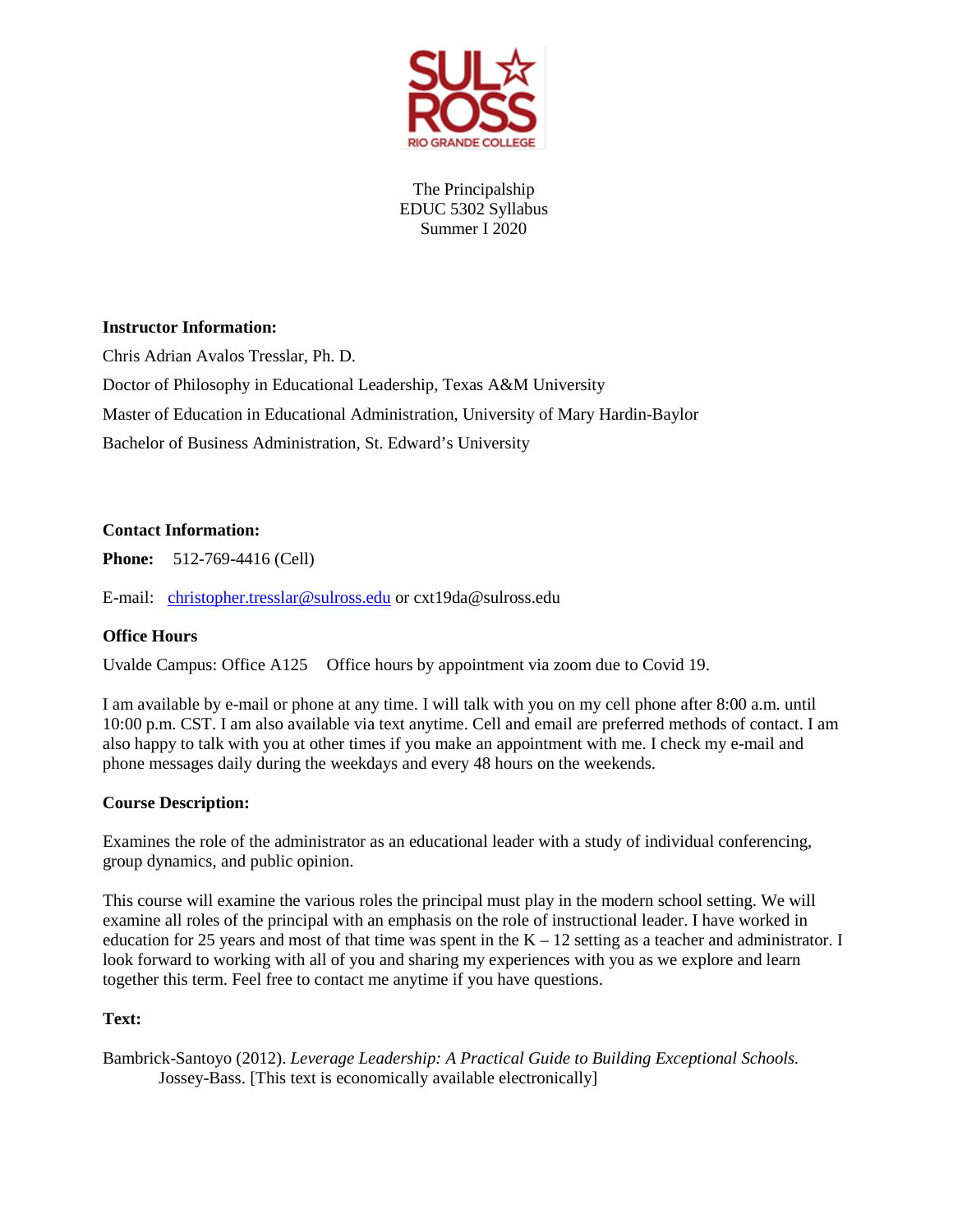#### **Student Expectations**

Students will examine, discuss, and evaluate on a weekly basis the various topics germane to the working school principal.

Students will discuss theories of leadership gained through various studies, and articles, as well as text. Students will reflect upon community and accountability aspects of leadership through evaluative writings. Students will synthesize a specific topic in school leadership through a formal paper and presentation. Students will explore and discuss relevant issues researched through article searches and examinations. Students will demonstrate mastery of school principal topics, through class discussions and examinations.

## **Student Learning Objectives**

Students will demonstrate writing skills and the ability to use research methodology and design a short research paper on an instructional leadership topic.

Students will demonstrate their understanding of diversity.

Students will increase their understanding of content assessment and data analysis.

Students will demonstrate proficiency in communicating and collaborating with members of the school community (teachers, students, parents, community) on instructional issues that ensure student success. Students will demonstrate ability to implement a staff evaluation and development system to improve the performance of all school staff members based upon research data and educational best practice. Students will demonstrate ability to apply principles of effective leadership and management in relation to campus personnel and resource utilization based upon research data.

#### **Course Format**

The course will be online work delivered through Blackboard with face to face meeting conducted using Zoom. It will require students to do independent research work and complete outside assignments independently. We will meet at least once a week via Zoom to answer questions and share information. These dates will be discussed at the first class meeting (via remote). Timelines for due assignments must be honored. Students will be responsible for submitting all assignments on time. It is imperative that all assignments be completed individually. Any evidence of collusion on assignments will be treated as cheating and plagiarism.

#### **Exams**

There will be a **mid-term exam** that will assess your knowledge and understanding of principles and major concepts presented in the first half of the course. There will be a comprehensive **final exam** that assesses student ability to synthesize course objectives and to analyze issues by applying philosophical, sociological and organizational learning to form strategies for solutions.

## **Reflective points on Each Reading Assignment**

Students will write at least one paragraph reflection on each chapter and submit via link. Each reflection should be at least *200 words per chapter of reading*. You will also present chapters to the class.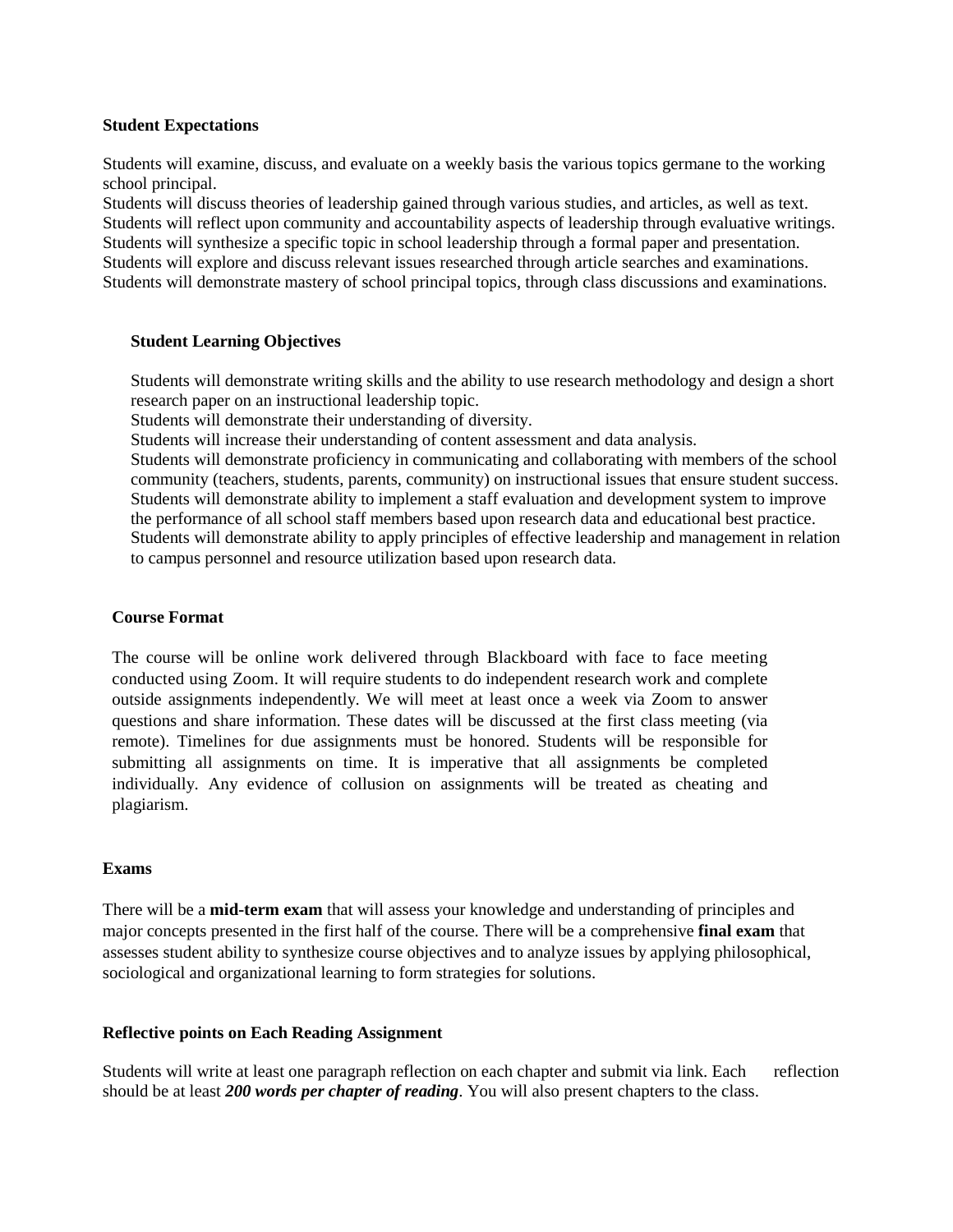#### **Pillar Project**

Students will complete project on *Data Driven Instruction.* The project will entail analyzing data and making recommendations based on these analyses. The specifics of the project are listed below:

#### **Activity**

What does the Project entail? It is a real-world exercise that allows school leaders and practitioners to explore this question: Who are we and what is our plan for improvement? This very specific blueprint is based on the collection, analysis, and interpretation of school data in order to make recommendations for improvement. It provides a global perspective as seen in Part 1, becomes more specific in Part 2, and can provide very clear plans for improvement in Part 3.

The Project is not a replication of your Campus or District Improvement Plan. The best ones are more focused on one issue (i.e. 5th Grade Reading Scores or High School Science Student Achievement). Narrowing the focus to specific areas and plans for improvement can be shown in Parts 2 and 3. Make it something valuable and useful. I have bad students take these exact projects back to their campuses and initiate schoolwide programs with them. Many topics are appropriate and useful if you really study your school data

#### **Key Words Focus:**

**Change Improvement Process:** A cycle of improvement actions that are sustained over extended periods of time and focused on improving the quality, effectiveness, and efficiency of a school. An ongoing, multifaceted plan is part of an organizational commitment to enhancing a school's effectiveness and includes steps for identification, planning, execution, and assessing progress.

**Instructional Coaching:** A process for developing a teacher's knowledge, skills, and practice lo improve instruction and student learning. By offering individual support and feedback in a non-evaluative and trusting setting, an instructional coach works with the teacher to provide ongoing and job--embedded professional development specific to the teacher's needs.

**Root Cause Analysis:** The process for determining the deepest underlying reason a problem occurs, such that, if the cause is removed, the symptoms of the problem can be eliminated or substantially reduced.

**Part One:** Using TAPR data, describe the demographic make-up of the district and campus you are profiling. Include district information (in Part I only) as well as information for one campus (i.e. Tesas ISD and Texas HS). If your district has only one campus, report enrolment, dropout and attendance rates PK-6 and 7-12. Present information in narrative format with graphics that offer the statistical information (i.e., narrative example: "According to the 2010 District TAPR Report, attendance rates for Texas ISD were 96.2%, which is 0.7% above the state attendance rate of 95.5% and 0.3% above the regional attendance rate of 95.9%. The report indicates that Texas High School demonstrated a 96.25% attendance, no significant difference when compared to the district rate. The special education population with an attendance rate of 95.1 % was the only population of students to fall below the .... ").

### **The following should be included in your report for Part l:**

- Enrolment numbers; Ethnic distribution; Attendance rate; Dropout rate; Subpopulation data; Economically/Educationally Disadvantaged., LEP, etc.)
- What demographics changed over the last 3 years (enrolment trends)?
- Teachers Number of teachers; ethnic distribution; years of teaching experience; highest degree held; salaries; teacher turnover rate
- Compare ethnicity of students and teachers
- Student discipline records, analyzed by gender and ethnicity, rate of recidivism; degrees of infractions; corrective action taken.
- Administration number of positions on the team; years of experience, years at this school, in district; ethnicity; educational background.
- Parent engagementNumbers of parents involved with duplication (one parent involved 5 times is not the same as 5 parents involved 1 time, make sense?
- Any additional data you decide would enhance an understanding of your school (surveys, archived records, etc).

**Part Two:** Campus Data: Analyze your Campus Improvement Plan (CIP). Begin with listing the essential academic programs delivered at your school, as well es the non- essential (co-curricular and extra-curricular) programs being offered. In narrative format, give rich details of each. For each curricular strand and program delivered, indicate the types of data you gathered and used to measure program effect on student achievement (classroom observations, student participation numbers, program cost according to personnel, materials, dollars, programmatic strengths/weaknesses, team meetings/PLC agendas and minutes, etc.). Note any program changes made during the past five years, newly

implemented, changed, or eliminated. Include what data were used (or should have been used) to aid in the decision-making process that brought about that change. Discuss current student scores on standardized tests. Use TAPR data to support your discussion. What is working and how do you know? What isn't having an impact? How do you know that?

**Part Three:** Preparing for Improvement-Data Analysis and Conclusions for a Plan for Improvement.

Using the data collection and early analyses from Parts l and 2, identify the areas of your school program that need to be changed (improved, enhanced, eliminated, new implementation, etc.). Addressing a specific area of concern, provide a narrative and graphic indication of the data used and explanation of the necessary changes in the improvement plan. Very similar to the school or campus improvement plans that are required by the state, create such for addressing the identified concern(s). (i.e. goals, strategies, resources, persons responsible, evaluation instrument/resources, and timeline). Some additional questions for thought in preparing this document: Who will be involved in the process and decision(s)? What was the process used? Are there changes in that process to be made before the next evaluation cycle? When will that occur?

**Final Submission:** Compile all 3 parts into one document. Final product should include all narrative AND accompanying charts, graphs, and/or tables for illustration

**PowerPoint Presentation:** Prepare a presentation of your final project. This presentation should be a comprehensive summary of your project used to share your finings with your campus. Limit presentation to 15-20 slides.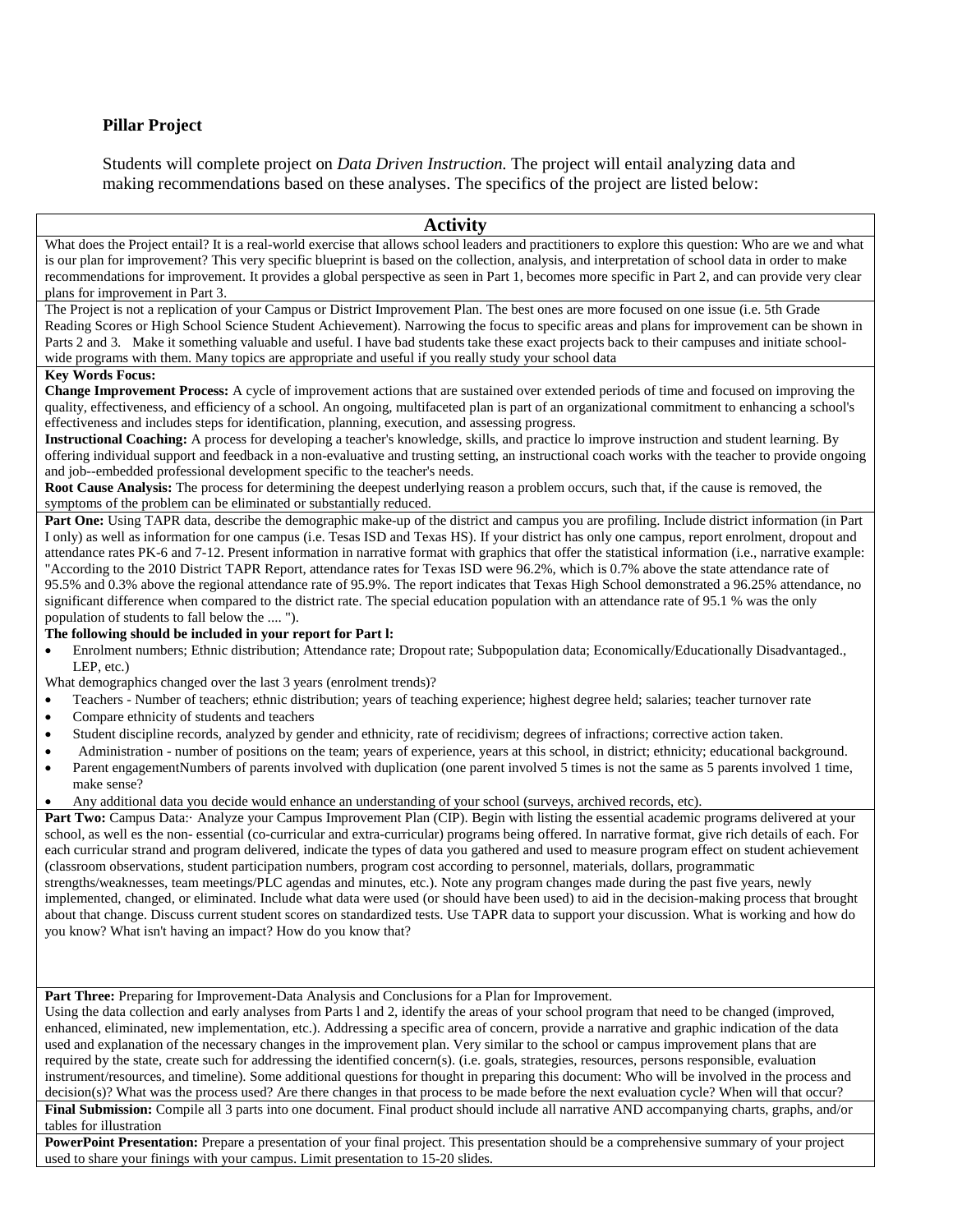# **Research Paper**

*Research and analyze a current issue on the topic of school leadership focusing on instructional leadership.* Choose an issue, analyze it, and express an **informed** opinion (in other words, **you must support** your assertions with research and theory) in a *Three* page paper (page count does not include title page and reference page which should be APA style). Your essay will be evaluated based on the rubric attached to this syllabus. Topics will be discussed and chosen in class. This is a *graduate level course*. Therefore, any written assignment with *more than five errors* (grammatical, spelling, citations, etc.) will not be accepted and must be corrected to receive a grade.

|                                            | <b>Mastery</b>                                                                            | <b>Accomplished</b>                                                           | <b>Developing</b>                                                                           | <b>Beginning</b>                                                                                                             |
|--------------------------------------------|-------------------------------------------------------------------------------------------|-------------------------------------------------------------------------------|---------------------------------------------------------------------------------------------|------------------------------------------------------------------------------------------------------------------------------|
| <b>Content</b><br>(1,<br>45 %)             | Thesis is sharply<br>defined and<br>thoroughly                                            | Thesis is evident<br>and all elements<br>are adequately                       | Thesis is poorly<br>articulated or too<br>broad;                                            | Thesis is not<br>evident; candidate<br>has made little or                                                                    |
| <b>ISLLC</b><br><b>STANDARD 1,</b><br>2, 3 | developed.                                                                                | addressed.                                                                    | development is<br>incomplete or<br>inconsistent.                                            | no attempt to<br>develop a thesis.                                                                                           |
| <b>Mechanics</b><br>(1,<br>15%)            | Paper contains<br>no error.                                                               | Paper contains<br>few errors in<br>grammar and/or<br>punctuation.             | Paper contains<br>several or<br>repeated errors<br>in grammar<br>and/or<br>punctuation.     | Paper contains<br>multiple or<br>egregious errors in<br>grammar and/or<br>punctuation.                                       |
| Organization (1,<br>20%)                   | All parts of the<br>paper are in<br>appropriate and<br>effective order.                   | Parts of the<br>paper are<br>generally in<br>appropriate<br>order.            | Some parts of<br>the paper reflect<br>organization;<br>lapses in<br>organization            | Paper reflects no<br>logical flow of<br>thoughts.                                                                            |
| <b>Style</b><br>(1,<br>20%)                | Writer<br>demonstrates<br>clarity,<br>thoroughness,<br>attention to<br>detail, and voice. | Writer<br>demonstrates<br>mastery of<br>diction and<br>sentence<br>structure. | Writer<br>demonstrates<br>developing<br>mastery of<br>diction and<br>sentence<br>structure. | Writer<br>demonstrates little<br>understanding of<br>clarity, detail,<br>mastery of diction<br>and/or sentence<br>structure. |

# **Rubric for Papers**

## **Class Discussion Board and in Class Activities**

Students will participate in Class Discussion assignments that can be found on Blackboard under Class Discussions. Each student will post an answer to the question and then respond to at least two other classmates' posts. Due dates will be provided with each question. You will also have in class activities and case studies with discussion all students will be expected to participate.

## **Attendance Policy**

Students are expected to attend all classes. If you need to miss a class session, it is your responsibility to inform the instructor prior to the class meeting. Make-Up Work Policy

Missing any part of this schedule may prevent completion of the course. If you foresee difficulty of any type (i.e., an illness, employment change, etc.), which may prevent completion of this course, notify the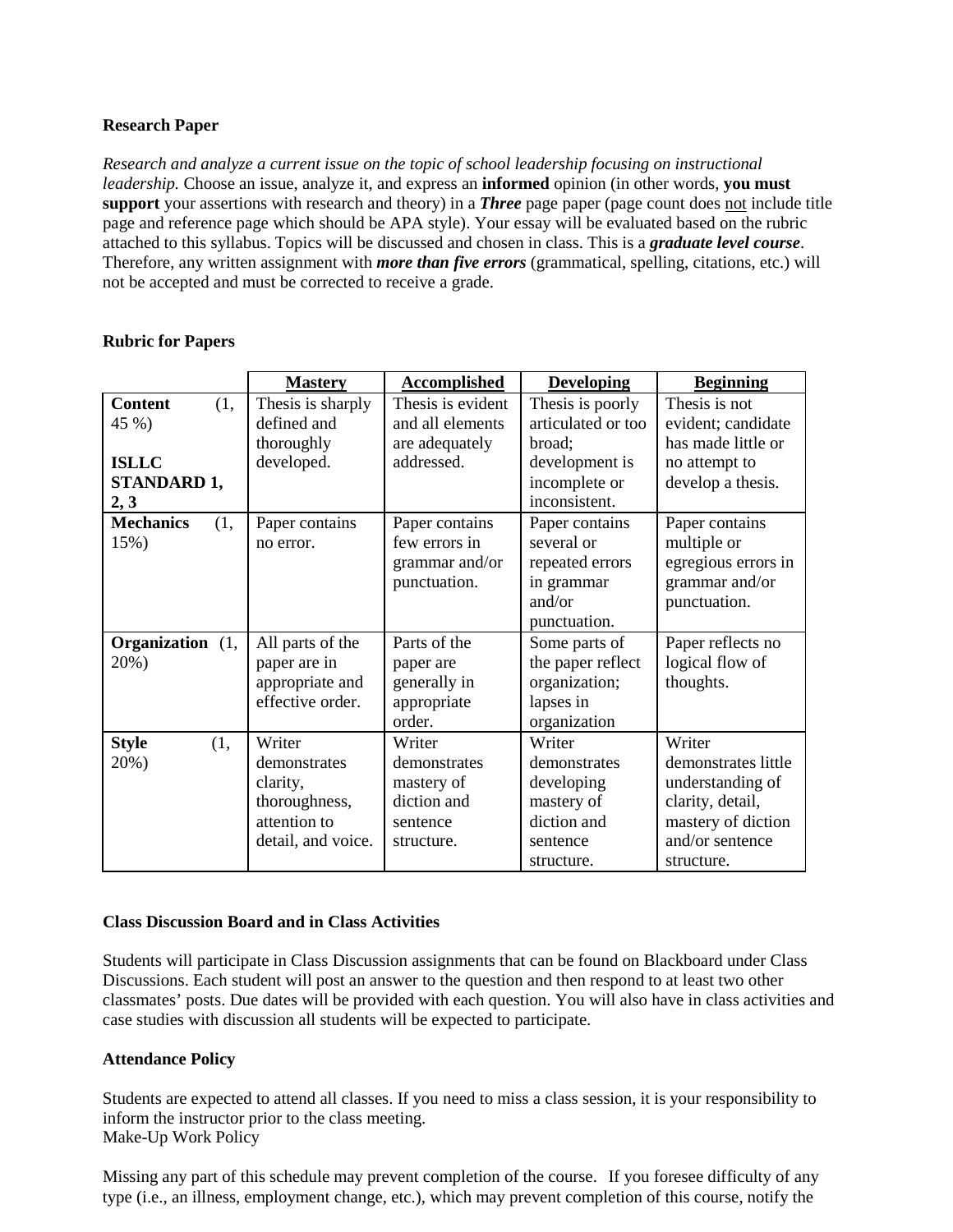instructor as soon as possible. Failure to do so will result in failure for an assignment and/or failure of the course. See "Attendance," above.

Late assignments **may be accepted at the discretion of the instructor**, but will have points deducted in fairness to students who turn their work in on time. If I have not heard from you **by the deadline dates for assignments, exams, or class discussion questions,** no make-up work will be allowed.

Requests for extensions must be made in advance and accompanied by appropriate written documentation if the excuse is acceptable to the instructor. **"Computer problems" is not an acceptable excuse. Excuses due to illness must be accompanied by physician confirmation on appropriate letterhead.** Please do not wait until the last minute to submit assignments to avoid unforeseen technology issues.

#### **Method of Evaluation**

| • Chapter Reflections and discussion boards: | 30 points  |
|----------------------------------------------|------------|
| • Mid-term Exam:                             | 50 points  |
| $\bullet$ Final Exam:                        | 50 Points  |
| • Class Discussions and In Class Work:       | 20 points  |
| • Research Paper and Presentation:           | 50 points  |
| • Pillar Project:                            | 100 points |
| • Total Possible Points:                     | 300        |

#### Assignment of Grades

All grades will be posted in the student grade book in Blackboard and will be assigned according to the following or similar scale:

- A  $90 100\%$
- B  $80 89\%$
- C  $70 79%$
- D  $60 69\%$
- F 59% and below

## **Technical Requirements**

To participate in this course, you will need the following resources:

• High-speed Internet access with a standard up-to-date browser, either Mozilla Firefox or Chrome.

• Consistent and reliable access to their SRSU email and Blackboard, as these are the official methods of communication for this course. Official university business will not take place via personal email accounts. • Virtual conferences are offered during the semester. We will meet using Collaborate which will require that your computer have audio and video (speaker and microphone) and a stable internet connection. Plan to utilize headphones, if possible, to avoid feedback.

## **Technical Expectations**

• Technical Competence: Students are expected to demonstrate competence in the use of all course technology. Students are expected to seek assistance if they are struggling with technical components of the course.

• Technical Issues: Students should expect that they could experience some technical difficulties at some point in the semester and should, therefore, budget their time accordingly. Late work will not be accepted based on individual technical issues. SRSU OIT staff is available at each SRSU campus location as well as the HELP DESK in Alpine.

• Technical Etiquette: You are expected to use appropriate online etiquette at all times. This includes respect for all participants and careful wording of your responses. Your writing reflects your voice, so be mindful. Thoughtful, respectful and reflective comments are critical to participation. For additional information, visit <http://www.albion.com/netiquette/corerules.html>